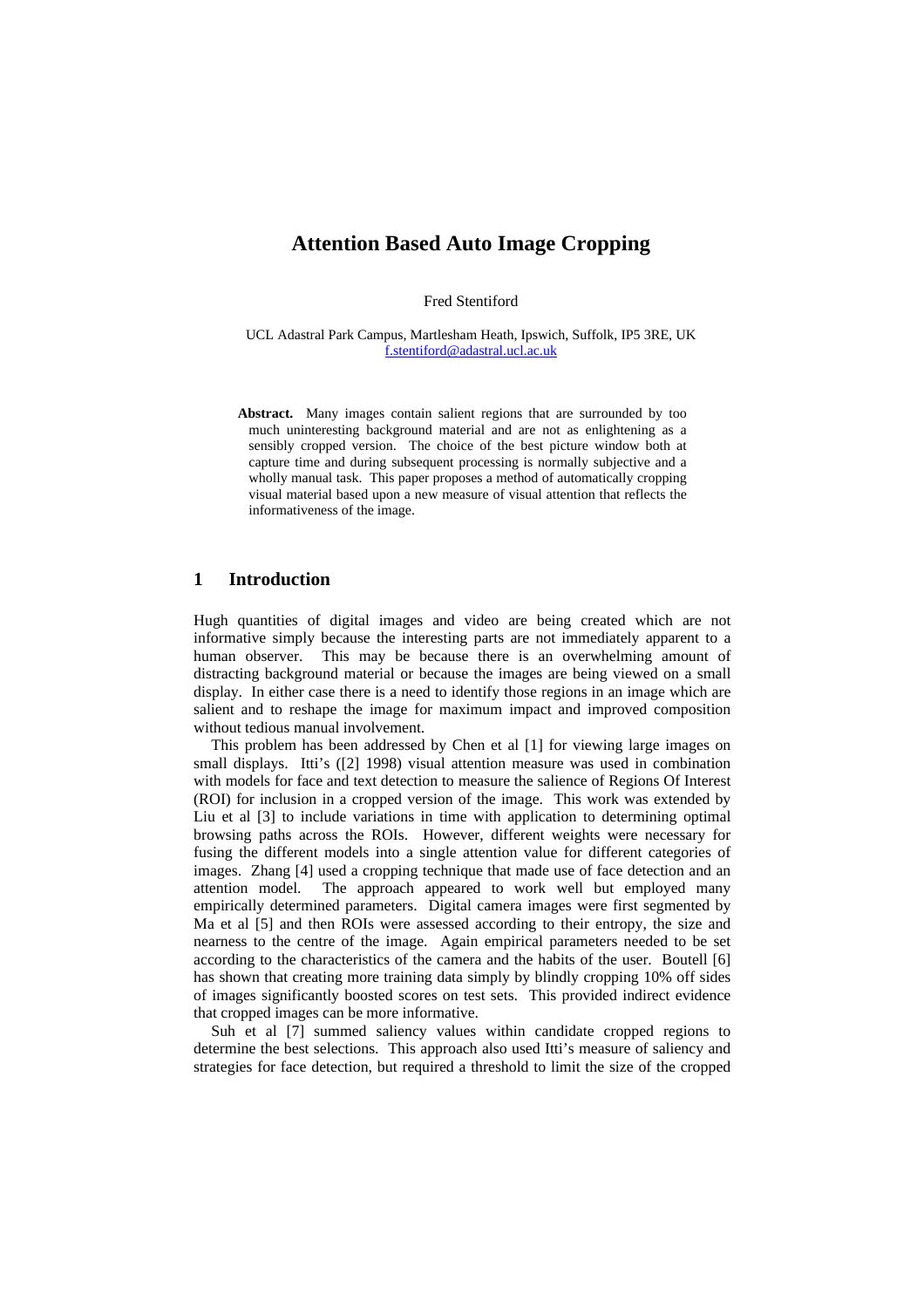region that varied from image to image. The approach taken in this paper makes use of a measure of visual attention that was successfully applied to the control of the focusing of image forming devices [8]. It was found that the subject was in focus when the average saliency score was maximised over the whole image. This measure could be considered as an indication of image "informativeness" and is applied here to the related problem of selecting an optimal cropping window.

# **2 Visual Attention**

Itti [2] makes use of colour, intensity and orientation filters followed by centresurround computations to determine saliency. Local contrast is employed by Ma et al [9] and Hu et al [10] together with fuzzy growing to identify ROIs. . In this paper salient regions are detected through a process that compares small regions with others within the image. A region that does not match most other regions in the image is very likely to be anomalous and will stand out as foreground material. For example, the edges of large objects and the whole of small objects normally attract high attention scores mainly because of colour adjacencies or textures that only occur rarely in the image. Self similar backgrounds that display a translational symmetry are assigned low attention scores.

Region matching requires a few pixels (a fork) within that region to match in a translated position in another region. If the difference in colour of one pixel pair exceeds a certain threshold a mismatch is counted and the attention score is incremented.

| ŀ |                             |   |
|---|-----------------------------|---|
|   | <br>$\overline{\mathbf{x}}$ |   |
|   |                             |   |
|   |                             |   |
|   |                             | У |
|   |                             |   |
|   |                             |   |
|   |                             |   |
|   |                             |   |

**Fig. 1.** Fork at *x* mismatching at *y*.

Let a pixel  $x$  in a pattern correspond to colour components  $a$  where

$$
x = (x_1, x_2)
$$
 and  $a = (a_1, a_2, a_3)$  (1)

Let  $F(x)=a$ 

Consider a neighbourhood *N* of *x* where  ${x \in N \text{ iff } |x_i - x'_i| \le \varepsilon_i \quad \forall i}$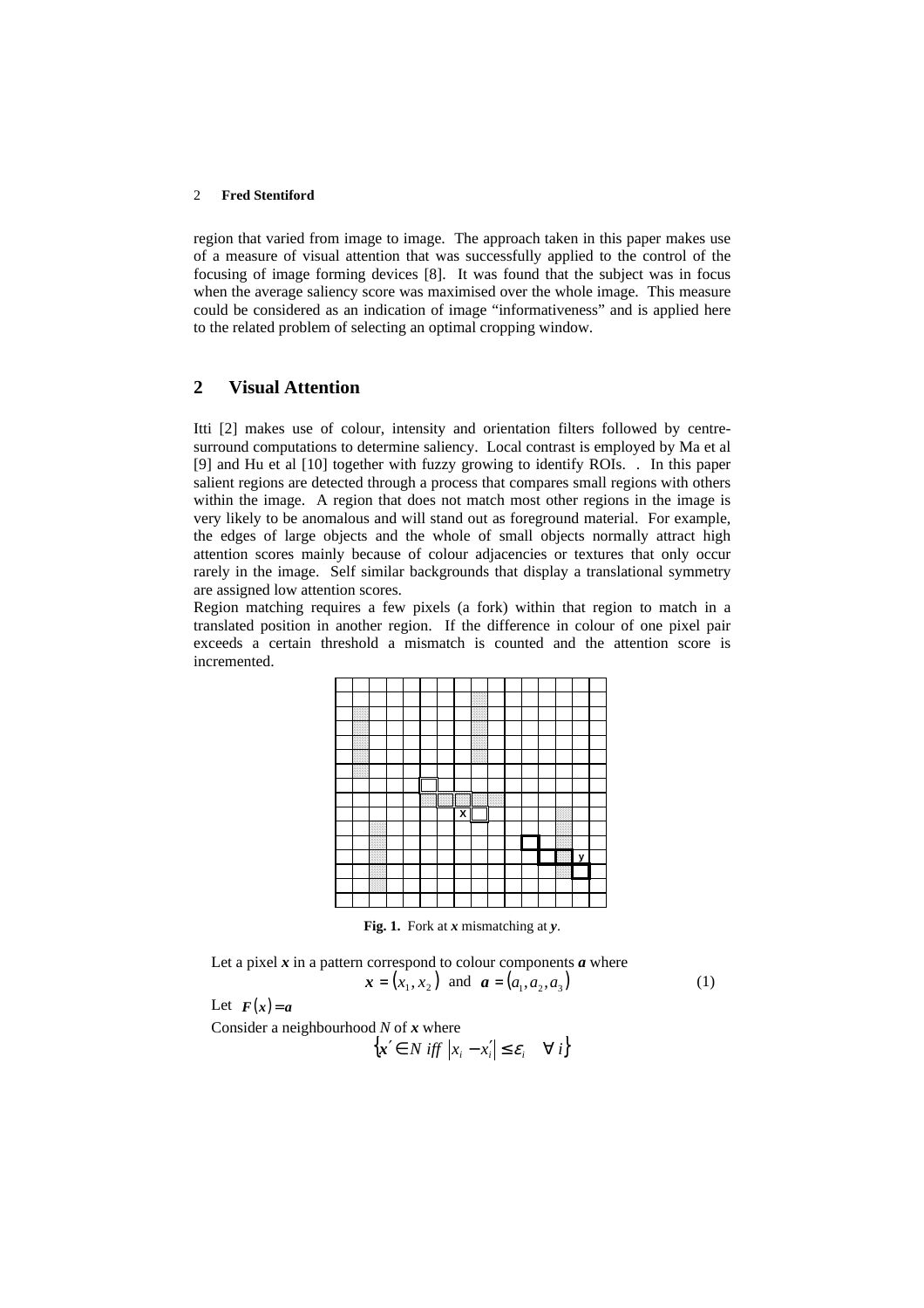Select a fork  $S_A$  of *m* random pixels where

$$
S_A = \{x'_1, x'_2, x'_3, ..., x'_m\}.
$$
 (2)

Construct a fork of *m* pixels  $S_B$  where

$$
S_B = {\mathbf{y}_1, \mathbf{y}_2, \mathbf{y}_3, ..., \mathbf{y}_m}
$$
  
and  $\mathbf{x}_i - \mathbf{y}_i = \delta_j$  (3)

 $S_B$  is a translated version of  $S_A$ . The fork  $S_A$  mismatches the fork  $S_B$  if

$$
\left| F_j(\mathbf{x}_i) - F_j(\mathbf{y}_i) \right| \ge \tau_j \quad \text{for any } i, j \tag{4}
$$

In general the colour component threshold  $\tau_j$  is not a constant and will be dependent upon the colour space of the measurements under comparison i.e.

$$
\tau_j = f_j(\mathbf{F}(\mathbf{x}), \mathbf{F}(\mathbf{y})) \tag{5}
$$

A location *x* will be worthy of attention if a sequence of *t* forks matches only a few other neighbourhoods in the space. In Fig. 1 a fork with  $m = 3$  pixels is selected in the neighbourhood of a pixel *x* and is shown mismatching at *y*. The neighbourhood of the second pixel *y* matches the first if the colour intensities of all the corresponding pixels have values within  $\tau$  of each other. The attention score  $V(x)$  for each pixel x is incremented each time a mismatch occurs in the fork comparisons with a sequence of *y*.

This measure of visual attention has been applied to image compression Stentiford [11] and focus control Shilston [12]. It was found that the maximum  $M<sub>I</sub>$  of the sum of the attention scores of all the pixels in an image *I* at different focal distances tended to occur when the principal subject is in focus.  $M<sub>I</sub>$  may be considered to be a measure of image informativeness.

$$
M_{I} = \sum_{x \in I} V(x) \tag{6}
$$

This paper makes use of the same measure to assess the informativeness of cropped images with a view to selecting the best version. In this case the optimum cropping window  $W_I$  is taken to be the one having the highest average pixel attention score.

$$
W_I = \arg \max_{W \in I} \sum_{\mathbf{x} \in W} V(\mathbf{x}) / \|W\| \tag{7}
$$

Parameter values used in the experiments below were  $t = 100, m = 3, \varepsilon = 1, \tau = 40$ .

### **3 Results**

#### **3.1 Image Cropping**

The approach begins by generating a saliency map  $V(x)$  and then searching for the window which possesses the highest average pixel attention score according to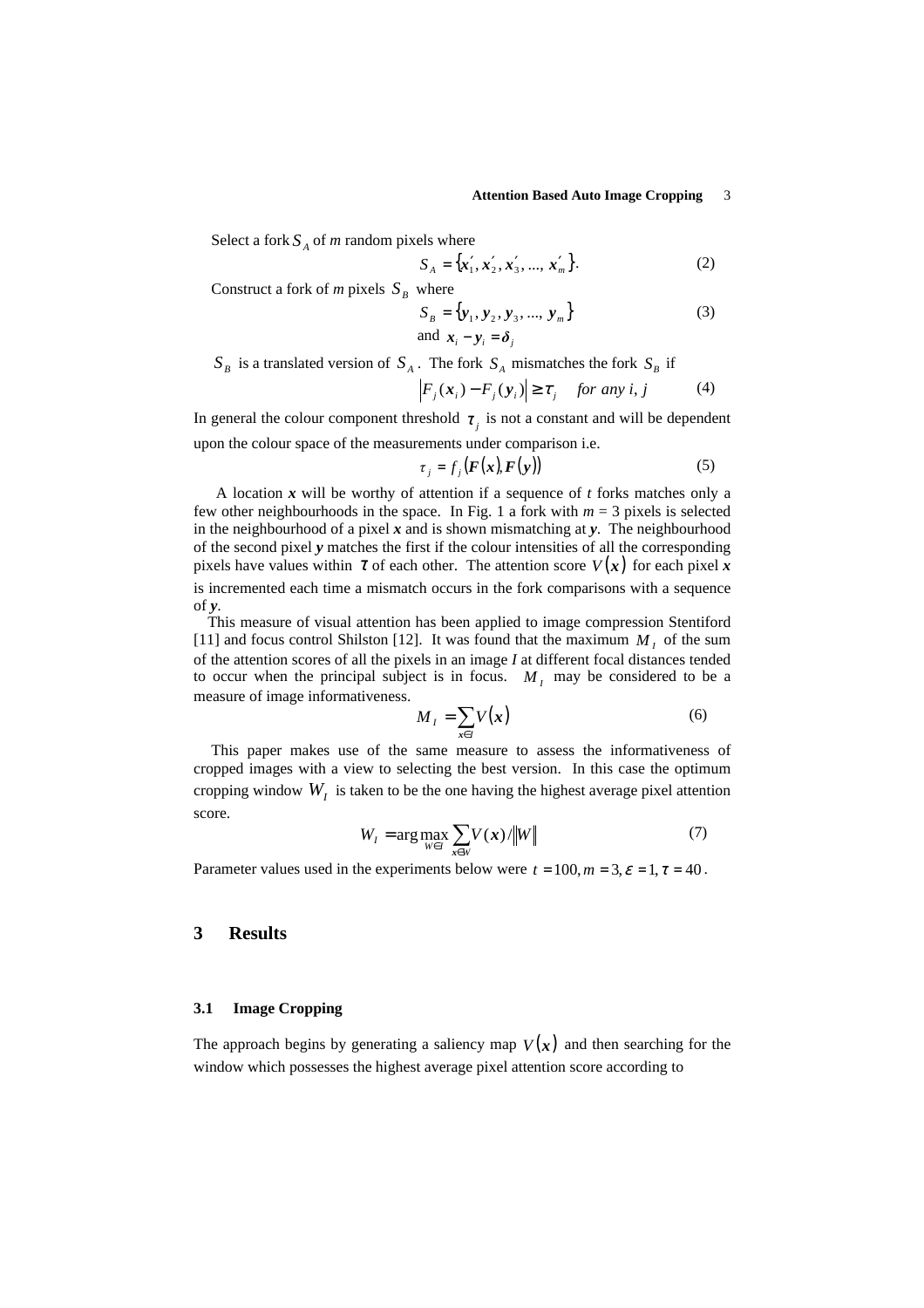

**Fig. 2.** Original image and saliency map

 equation (7). Fig. 2 shows an image together with its saliency map in which the brighter colours indicate higher saliency.

The window W may be any shape or size, but for many image forming devices a fixed aspect ratio may be required and the method is illustrated here with windows restricted to a zoom factor of 2. Fig. 3 shows a series of images together with their cropped versions.

#### **3.2 Image Zooming**

The results described above open the possibility of an optimal zoom window for any view using the informativeness measure in (7). However, this would mean that all possible zoomed windows for each scene would need to be evaluated which is neither practical nor probably necessary. The approach was applied to the problem of selecting the most informative sub-window with the same aspect ratio within a static image for a range of sub-window sizes. This is equivalent to extracting the location of the most informative crop at each size. Fig. 4 shows two original images *I* and a succession of reducing windows *W* at increasing zoom factors selected according to equation (7).

### **3.3 Zoom Factor**

The informativeness of an image of a distant object should increase as the object comes closer and then decrease again when perhaps a featureless surface of the object occupies a large proportion of the image. A series of  $320x240$  photos in Fig. 5 were taken of a red rectangle at various focal distances. The average pixel attention score  $\sum V(x)/||W||$  is plotted in Fig. 6. A peak is obtained when the rectangle *x*∈*W*

enlarged but with background still present and edges and corners clearly separated from the image boundary.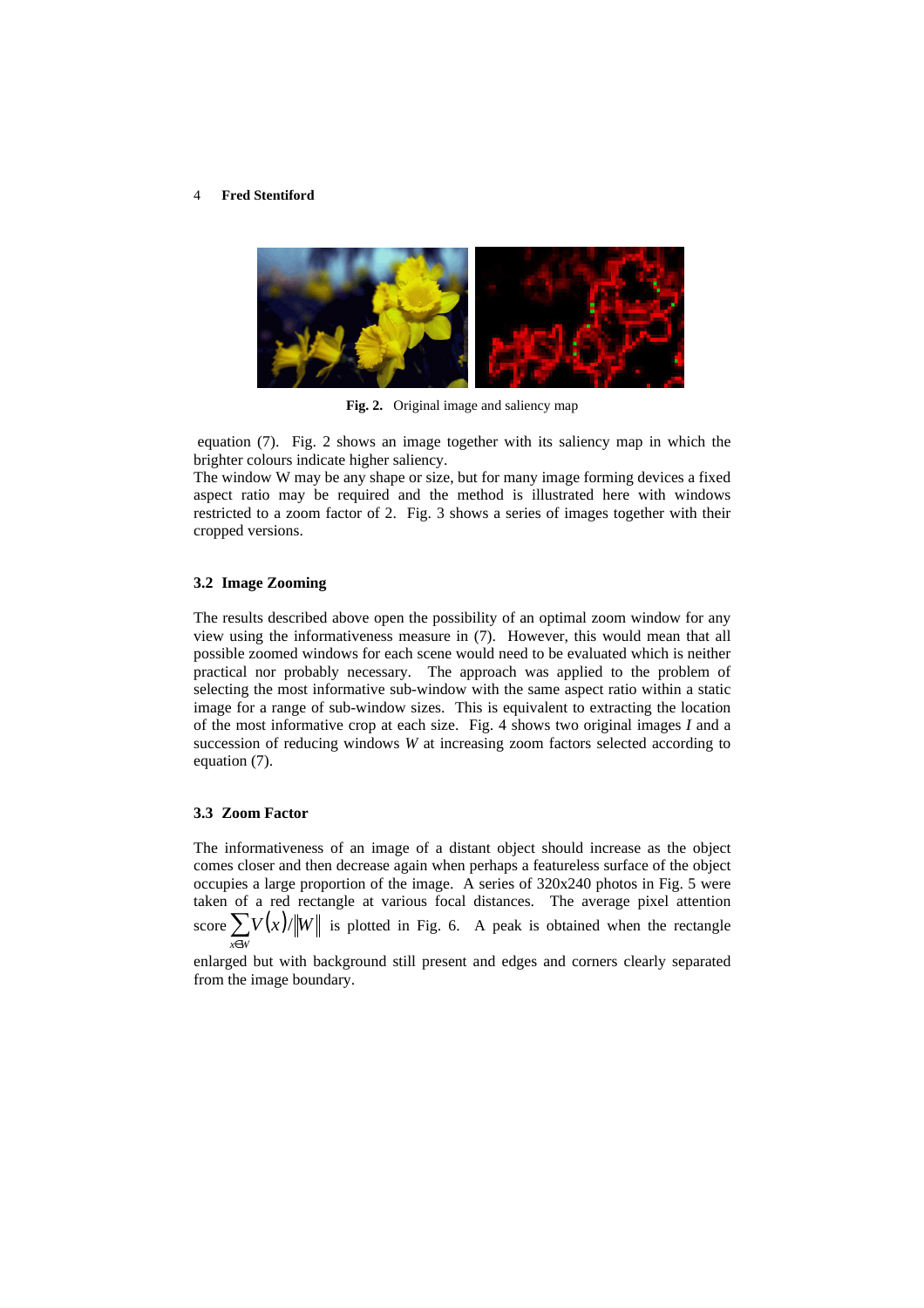

**Fig. 3.** Original images and cropped versions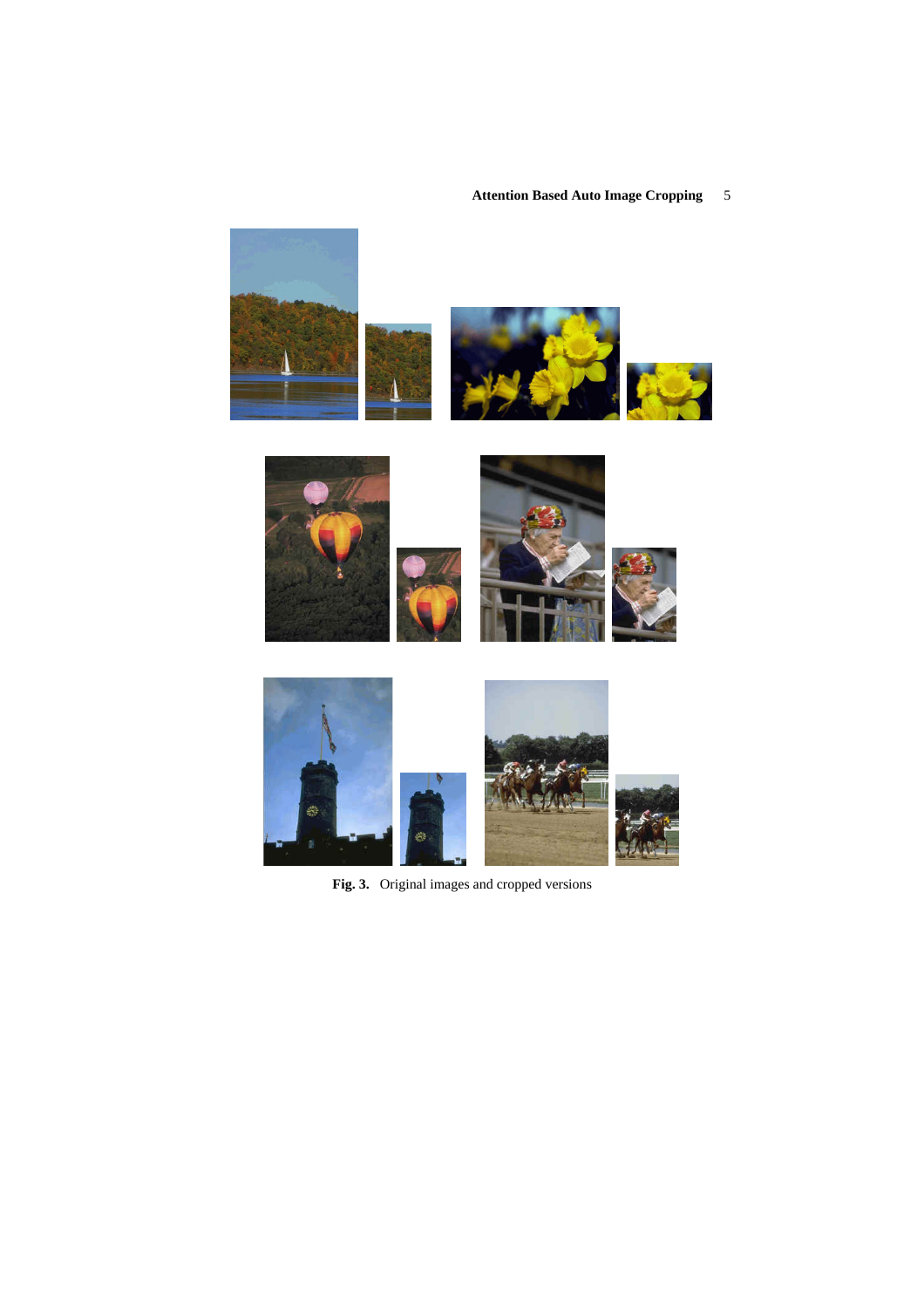

**Fig. 4.** Optimal cropping windows at various sizes.. a) dog, b) boat

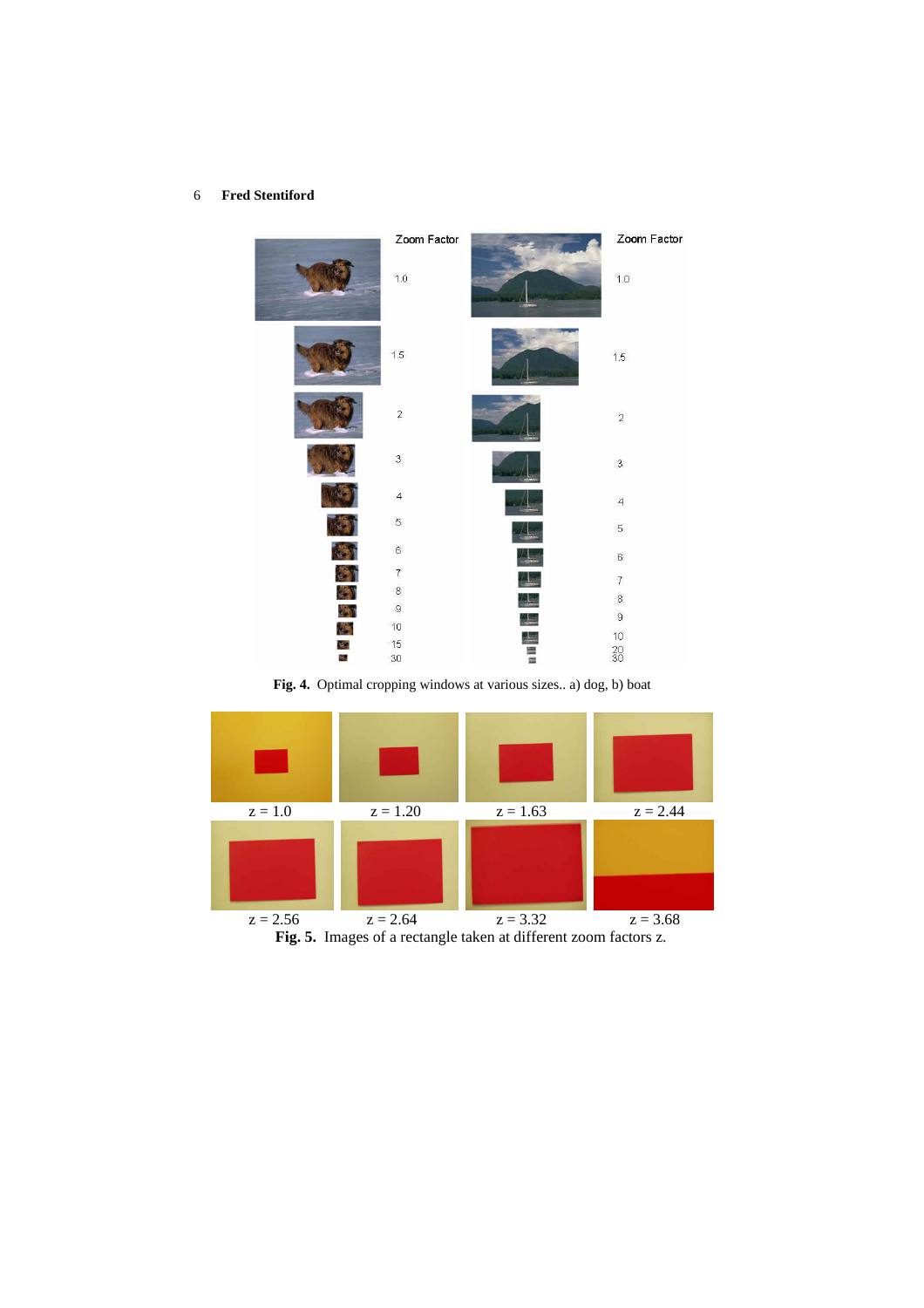

**Fig. 6.** Average pixel attention scores for images in Fig. 5.

Closer views of the object may expose more attentive detail and a sharp maximum would not be reached. Fig. 7 shows a wide angle view of a car and three successive zoomed x3 images (300x225) controlled by the attention measure in (7). In this example the new windows are derived from the previous image which possesses greater resolution in the region of interest than the original. The final image is a cropped version of the previous image. Zooming only on the original image does not produce the same results owing to the presence of small salient regions not relevant to the principal subject.



**Fig. 7.** Zooming x3 based upon attention measure.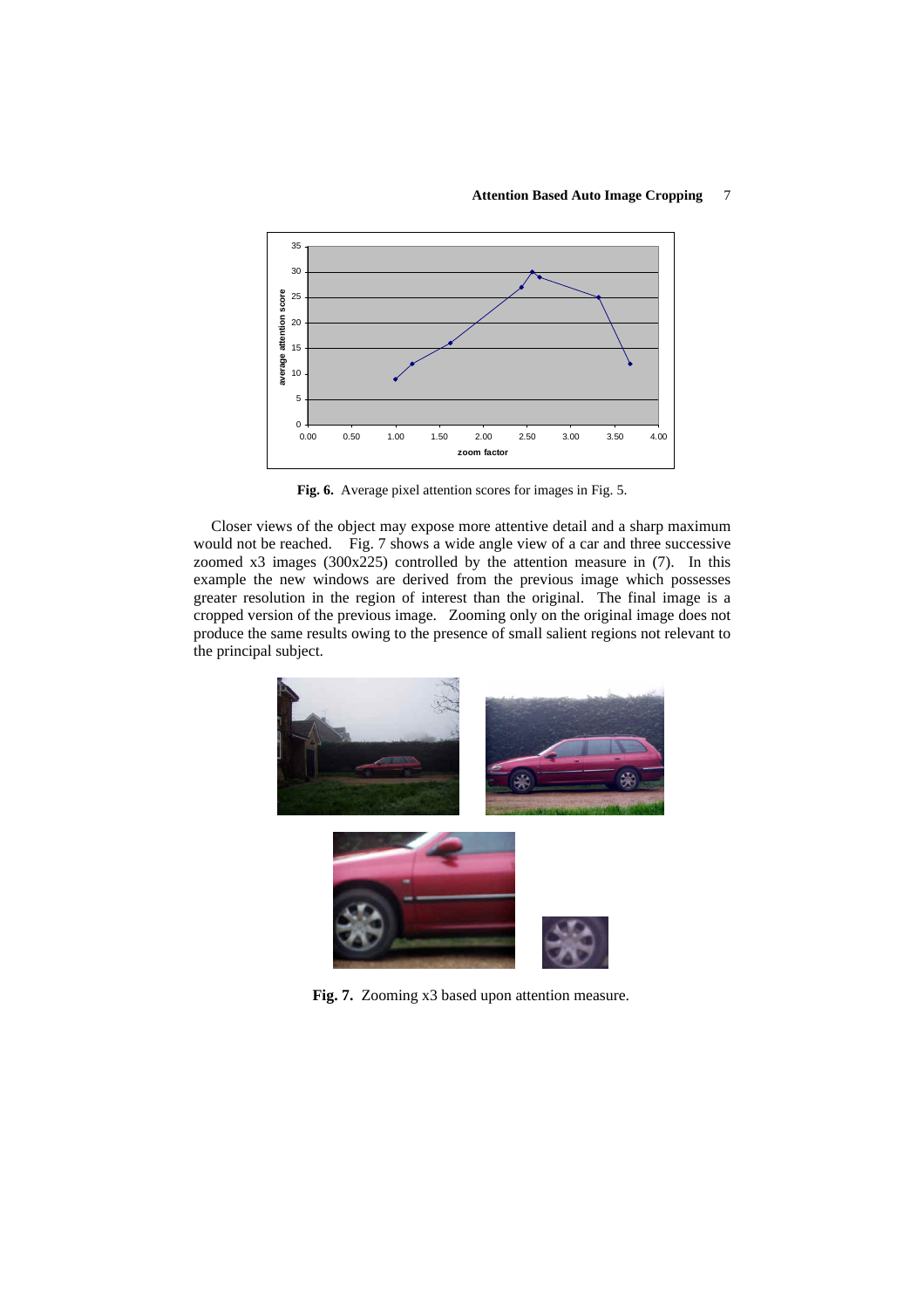### **4 Discussion**

The cropping results in Fig. 2 are satisfactory for a zoom factor of 2. However, an acceptable cropped image may not exist for all window sizes and therefore some judgment is necessary for selection.

The succession of windows in Fig. 4 demonstrate a convergence towards the regions of highest attention value. The window at zoom factor 3 in Fig. 4a is not well cropped because the single window cannot encompass both the dog's head and the salient area of snow at the bottom of the image. This may be handled in future by branching and allowing more than one window to be formed at the same zoom factor. This would be a natural approach to images that contained more than one salient object.

Although this mechanism may be applied to picture framing in cameras, the results in Fig. 4 are derived from a single image and no additional definition is obtained in the smaller windows. In the case of images in Fig. 5 the resolution increases but no new detail is exposed and the saliency of the series of images passes a peak. On the other hand the images in Fig. 7 show that the additional resolution obtained by zooming reveals new salient material that influences the window convergence path.

Computation requirements can be quite high especially if every pixel region in the image is scored. However, the attention score only requires simple operations of matching and counting and may be carried out in parallel across the whole image. The calculations for controlling the focusing of a video camera have been implemented on a Texas Instruments DM642 DSP platform that operates at 25 fps.

As the informativeness measure in (7) is identical to that used to select the best focal distance [12] it is conceivable that the operations of focusing and cropping could take place at the same time. The focusing would naturally concentrate on the most salient region within each window. Objects that were blurred, either due to motion, camera shake, or the wrong focal distance, would tend to discourage focusing and cropping in those regions, but subjects that were at the correct focal distance and not moving relative to the camera would be targeted by the mechanism.

## **5 Conclusions**

This paper has described the application of an attention measure to the automatic cropping of images. The method may be applied to cropping single images or guiding a series of zoom operations. More subjective evaluation is necessary on a greater range of images and strategies developed for identifying multiple cropping windows. These experiments could also compare human selected crops with those obtained by the model.

This research has been conducted within the framework of the European Commission funded Network of Excellence "Multimedia Understanding through Semantics, Computation and Learning" (MUSCLE) [11].